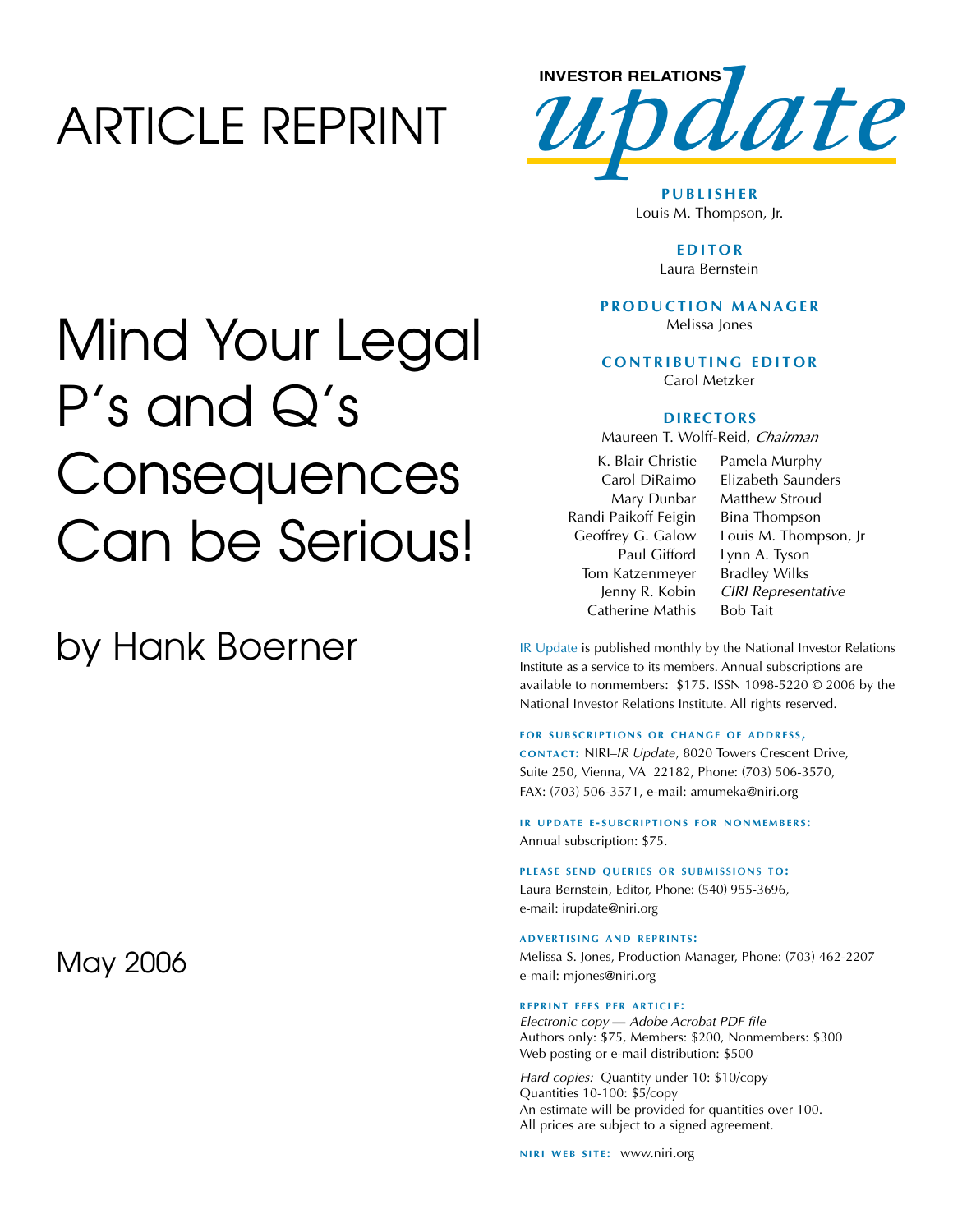#### VER NOTICE HOW MANY TIMES WE<br>UTTER THE PHRASE, "LET'S RUN<br>PAST THE LAWYERS"? The spec utter the phrase, "Let's run it PAST THE LAWYERS"? The specter

of individual investor or class action lawsuits or SEC, federal or state criminal investigation does hang over many public companies, especially those with well-known brand names. The public announcement or even rumor of such activities can send investors in a frenzy and the company's stock price toward the basement. "Headline risk" related to legal affairs is clearly a factor today in investor confidence (or lack of same).

The environment in the corporate counsel's office has dramatically changed since 2000, including "who" the company lawyers represent. It used to be simple: The CEO was

acknowledged to be the client. Now counsel may find itself considering the interests of the company, shareholders, the board or investors as "clients." P's

**STAY TUNED** ... to serious discussions about who your corporate counsel represents in any given situation. theConsequences

We all acknowledge that we are a very litigious society. There are many reasons why people file lawsuits, often beginning with investors who are upset by stock performance. The collapse of the bull market in

2000 created many unhappy investors; lawsuits followed, seeking redress.

We also had the spectacular financial collapse of Enron, followed by the bankruptcy of WorldCom and other companies, with the roots of the bad news allegations of serious fraud at the highest levels of corporate America and Wall Street. Fraud appeared to be epidemic in the corporate suite and capital markets.

Restatements of prior financial filings did become epidemic after the passage of Sarbanes-Oxley, as hundreds of companies announced changes in their prior accounting and financial reports. All this *sturm und drang* undermined investor confidence in the markets; even companies with sterling reputations and outstanding performance struggled to buck the tide of negative media reports, legal actions, public sector investigations and waves of reform measures. While public

attention was riveted on SOX and the

# The Consequent of the Consequent of the Consequent of the Consequent of the Consequent of the Consequent of the Consequent of the Consequent of the Consequent of the Consequent of the Consequent of the Consequent of the Co **Mind Your Legal**

investigations and prosecutions; eight U.S. attorneys around the nation assumed the point position on cases in their regions.

The long-term

stated objectives of the task force included "cleaning up corruption in the boardroom, restoring investor confidence in our financial markets and sending a loud and clear message that corporate wrongdoing will not be tolerated." Within weeks

*Hank Boerner*

there were high-profile cases under way involving Enron, ImClone Systems, Adelphia Communications and WorldCom.

 $\sum_{i=1}^{n}$ 

The U.S. Attorney for the Southern District of New York, James B. Comey, took the lead for the administration. "The President's Corporate Fraud Task Force can do one thing, and that is what we are here to do: restore public confidence in our financial markets and our criminal justice system ... to make people know we will continue to work like crazy until we have brought all

impact of many new rules issuing forth from SEC, a separate long-term response was being put in place by the federal government.

**STAY TUNED** ... to the federal government's Corporate Fraud Task Force, created by Executive Order in July 2002 — just days before the passage of SOX. It was organized to assemble corporate

corporate crooks to justice. ..." Serious!

> Now it's 2006, and the investigations continue. By August 2005, the end of its third year in business, the task force reported that it had:

- Secured 700+ corporate fraud convictions;
- Convicted more than 100 CEOs and presidents (in 600 cases brought);

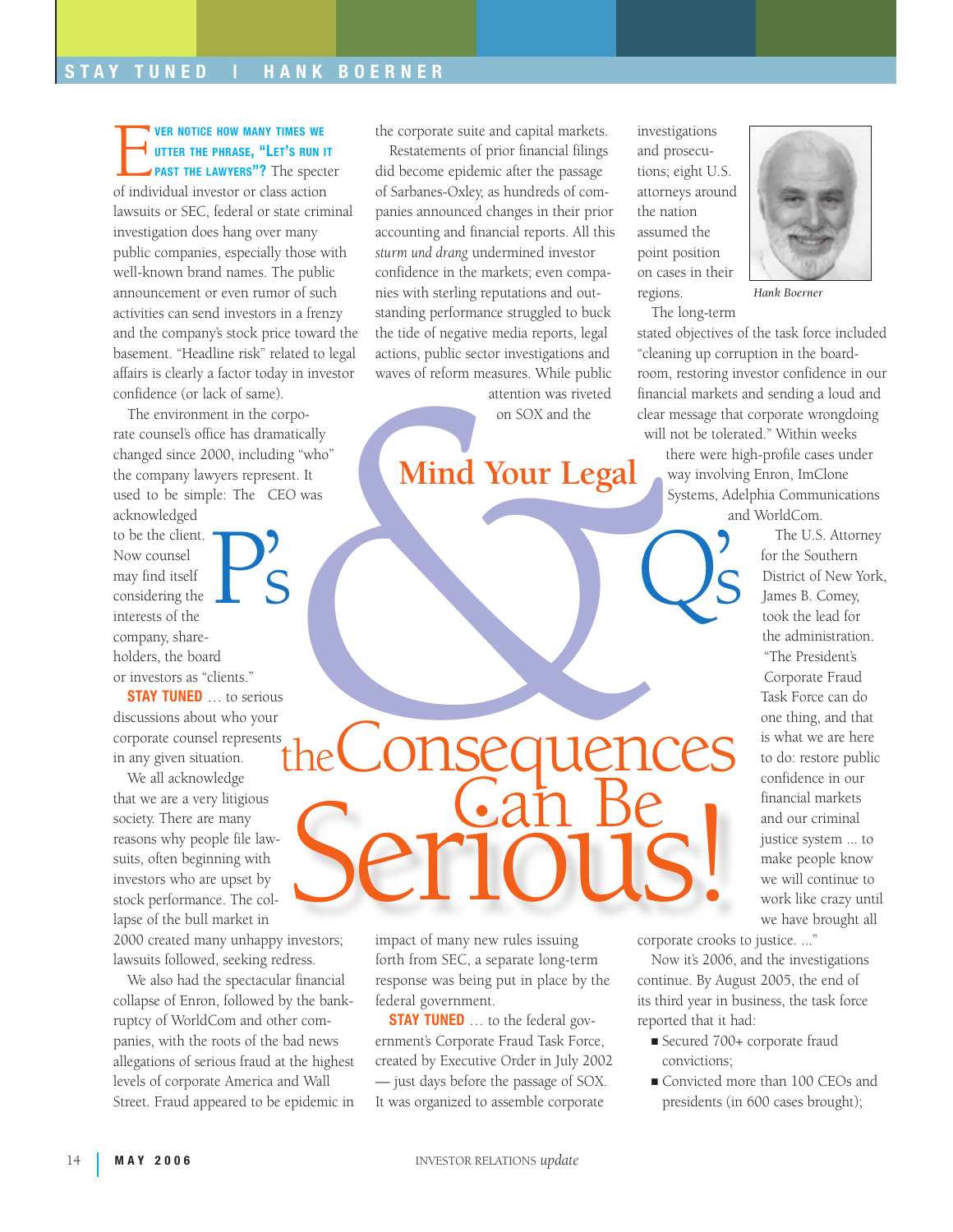- Convicted more than 30 corporate chief executive officers;
- Charged more than 1,300 defendants with wrongdoing; and
- Collected \$266 million in restitution, fines and forfeitures from June 2002 to June 2005.

Strategies employed by the task force included negotiating guilty plea agreements, deferred prosecution agreements and non-prosecution agreements. KPM is an example of "deferred" prosecution — the company admitted to its conduct, agreed to reforms (including cooperation with ongoing cases) and established internal controls to prevent recurrence.

All this underscores the task force's declared primary objectives — of keen interest to IROs and CFOs:

- Restoring confidence in the financial marketplace
- Assuring fair and accurate information gets to investors
- Rewarding shareholder and employee trust
- Protecting the jobs and savings of hard-working Americans

**STAY TUNED** ... to an alphabet soup of collaborating task force federal agencies that might someday look at your company, industry or sector. The task force also includes cooperation from the SEC, Commodity Futures Trading Commission, departments of Labor and Treasury, Federal Energy Regulatory Commission, Federal Communications Commission, U.S. Postal Inspection Services and the Office of Federal

Housing Enterprise Oversight, regulator of Fannie Mae, Freddie Mac and other government-sponsored enterprises.

**STAY TUNED** ... to some good news in the legal arena, such as declining market-

bust investor class actions. *CFO Magazine* reported in January that the number of securities fraud class actions *decreased* in 2005 (from 213 cases a year earlier to 176). There were fewer "mega-filings," according to Stanford Law School and Cornerstone Research. Joseph Grundfest, former SEC commissioner and now a Stanford professor, sees two factors driving the reduction in case filings: (1) lawsuits resulting from "financial busts" are mostly behind us; and (2) improved corporate governance measures are reducing the actual incidence of fraud.

want corporate managers to think about the following:

■ Virtually all corporate e-mail messages are now discoverable, including attachments.

■ Data can migrate to many corners of your universe, including MP3 players, memory sticks, laptops, PDAs and cell phones. Watch what you say or write (and save) to your communication on the run; most devices keep data in memory.

■ Many "documents" now produced in legal discovery never get printed and exist only in digital formats. These could easily outnumber "paper" documents in your office.

■ E-communication can be very different from other forms of the written word; the speed of technology leaves little time for "reflection" of what you say or write. The sheer volume of messages can make retrieval difficult; one large financial services firm had certain documents and knew it but could not easily find them for "timely production." The court was not happy with its managers.

> ■ Some companies tend to "keep everything." Older documents may be on legacy systems that have been discarded.

■ SOX-derived regulations

and numerous other regulatory protocols could greatly complicate your office record-keeping; even if you wanted to dispose of e-documents, think of HIPAA (mandating seven years' health care information); SOX (seven years' audit papers); the Bank Secrecy Act (five years of suspicious activity); the Patriot Act (financial institutions' identification programs); the SEC (trading and communication data); and the new European Union telecomm tracing data for global operators, as just a few examples.

■ When sending back a message to a particular person, think about creating a new e-mail document instead of

tial risks in e-communication. If your company is involved in a civil or criminal probe in the future, what dangers and risk lurk in the shadows of cyberspace? Judges, lawyers and "e-discovery" consultants

Stay Tuned … to your own poten-